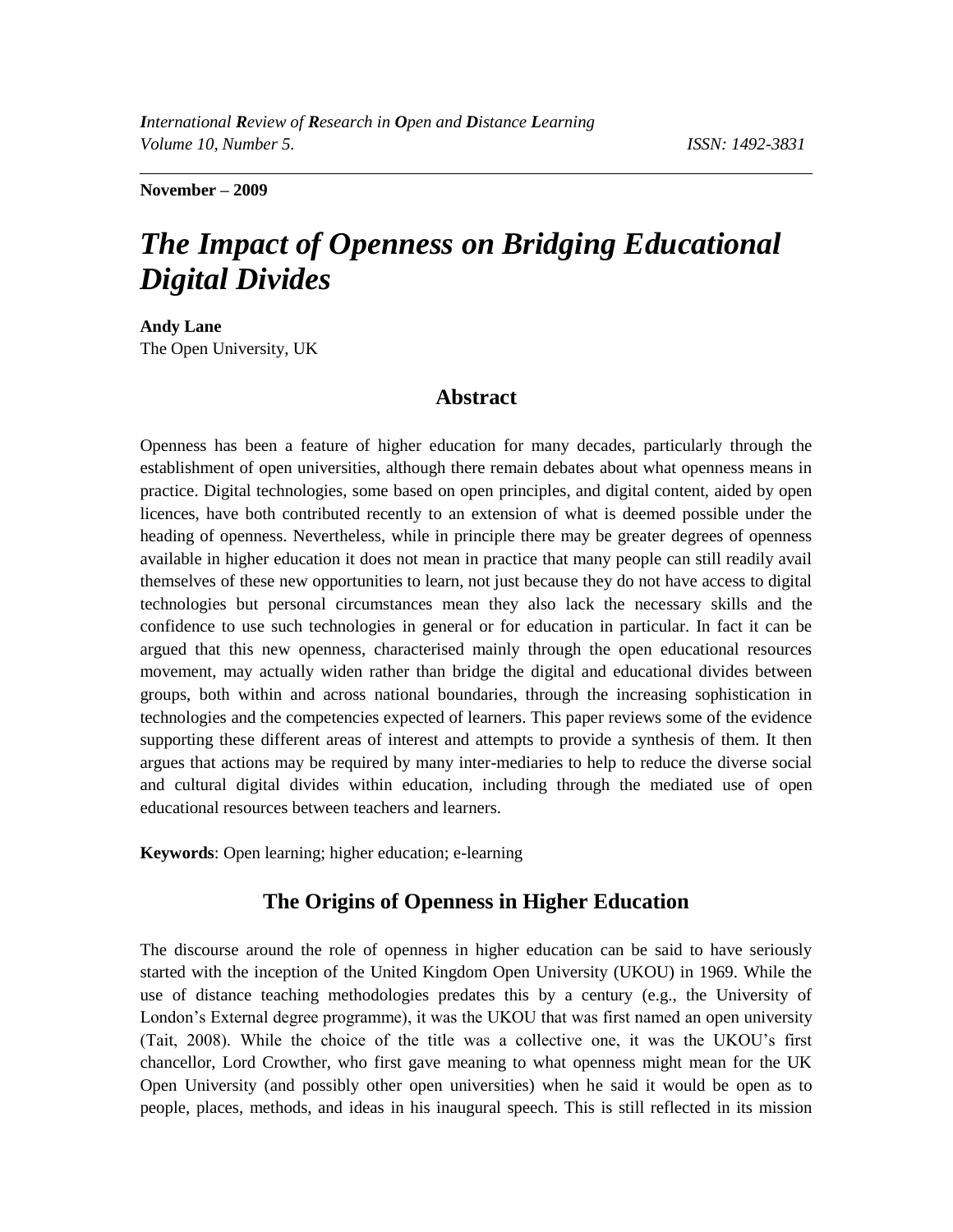(The Open University, 2009), although how these open universities and openness in general is interpreted in practice has changed and is changing further with the advent of open educational resources (OER). This is discussed briefly below and is described in more detail by Gourley and Lane (2009). However the plurality of possible meanings for openness implied in this one institutional case is still reflected today across the wider open and distance learning (ODL) movement (Anderson, 2009), with many attempts to define the essential characteristics of open learning, open schooling, or open education (but rarely it seems open teaching). In many cases, distance teaching universities are found wanting on many aspects of openness as defined by different authors.

While not repeating these debates in this article a notable trend amongst open universities and other universities employing distance teaching methodologies alongside campus-based teaching has been the move away from a discourse based on distance teaching or education to one of open and/or distance learning. In contrast, the principle of open access as a major aspect of openness ("open as to people"), whereby no previous educational qualifications are required before registering on an undergraduate course, and a central feature of the UKOU"s operation, is by no means universally adopted by other open universities, despite some having been helped in their own establishment and development by the UKOU. A possible reason for this is that while the ideals of openness in higher education or learning have often been focused around the open universities, the latter have been very much state-led interventions as described in some detail by Tait (2008). Many of these state-led interventions have been intended to fit or not within the prevailing social and higher education systems in their respective countries, often raising particular issues of "comparability" with campus-based educational institutions.

## **The New Openness for Higher Education in the 21st Century**

Achieving openness in higher education can be difficult and is not helped by the fact that definitions and names can quickly multiply and become confusing. Open learning, distance learning, supported self-study, informal adult learning, home study, e-learning, lifelong learning and flexi study to name but a few have all been used in different ways to describe certain facets of the act of learning in higher education in the past 40 years. Whereas, as argued above, ideas of openness largely centred on ODL institutions in the late  $20<sup>th</sup>$  century, since the beginning of the  $21<sup>st</sup>$  century we have had the rise to prominence across all HE institutions (and beyond) of additional names and ideas to conjure with, such as open content (Wiley  $&$  Gurrell, 2009), open courseware (Carson, 2009), and open educational resources (Casserly & Smith, 2008; Caswell, Henson, Jensen, & Wiley 2008), all based upon open licensing (Bissell, 2009) and driven by the emergence and spread of digital technologies. And in contrast to open universities, these open movements have mostly not been state interventions but have arisen through the acts of institutions themselves and wider communities sponsored by philanthropic foundations, although some governments are beginning to take note of these movements (Kumar, 2009).

This diversity of old and new names involving openness reflects the diversity of provision and modes of study that are emerging, and at times debates solely about such names and definitions can become sterile. What is more important is to understand the *principles* upon which a more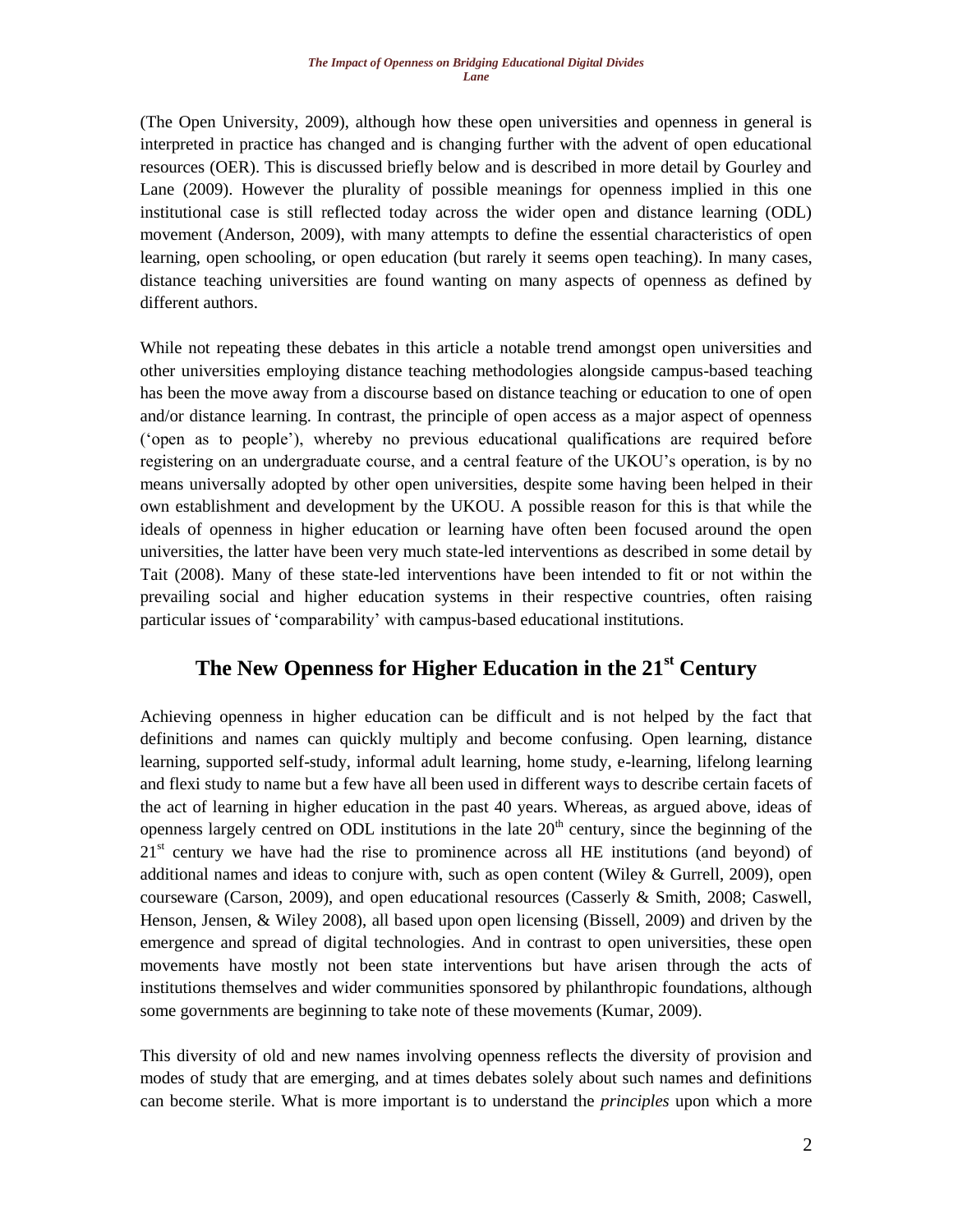open educational provision should be based, principles that seem to mainly address a fundamental right of access to education on the part of all, but that also examine the *practicalities* of providing more open systems, as addressed by many authors in Ilyoshi and Kumar (2008).

# **The Promise of Open Educational Resources**

A good illustration of the tensions between principles and practicalities is shown by open educational resources (the most widely used term for the openly licensed content and tools being used specifically for educational purposes).

Openness, when looked at in terms of OER, is centrally concerned with freedoms as expressed in the open licences applied to them:

- freedom from paying any money to access and use the content for specified purposes,
- freedom to copy and make many more copies,
- freedom to take away and re-use without asking prior permission,
- freedom to make derivative works (but not necessarily freedom to make profits from them).

So, openness can be equated with freedoms, but the degrees of freedom available within a particular openness can vary (as seen in the spectrum of Creative Commons licences themselves) and can be influenced by many other factors beyond the licence and particularly how potential users perceive their openness. For example, the UKOU"s work with the BBC has meant that educational radio and TV programmes associated initially with courses have been openly available (free to view at first then free to record when technology allowed) through terrestrial public service broadcasting in the UK ever since the Open University began teaching in 1971. Thus, people have had the freedom to access and to copy this particular copyrighted content using video recorders for personal use but not the freedom to use what they record for educational or public performance purposes without a licence or prior permission.

In attempting to cover both principles and implications for practicalities, Schaffert and Geser (2007) have set out four dimensions of openness for OER, which are heavily influenced by digital technologies and where they feel that all dimensions need to be present for maximum openness (Figure 1). For example, a document written with MicroSoft Word<sup>TM</sup> can easily be shared, copied, and altered if it has an open licence but it does mean that you as the author and others reusing it have to have purchased proprietary software to do so. It is still early in the OER movement, but the evidence to date points to a change in the dynamics of adult learning, between teachers and learners and between formal higher education and informal adult learning, as this new range of openness becomes more widespread (McAndrew et al., 2009). What is almost certain is that there are now more educational resources potentially available to many more people than there have ever been before.

Figure 1 illustrates the meaning of "open" in open educational resources (Schaffert and Geser, 2008).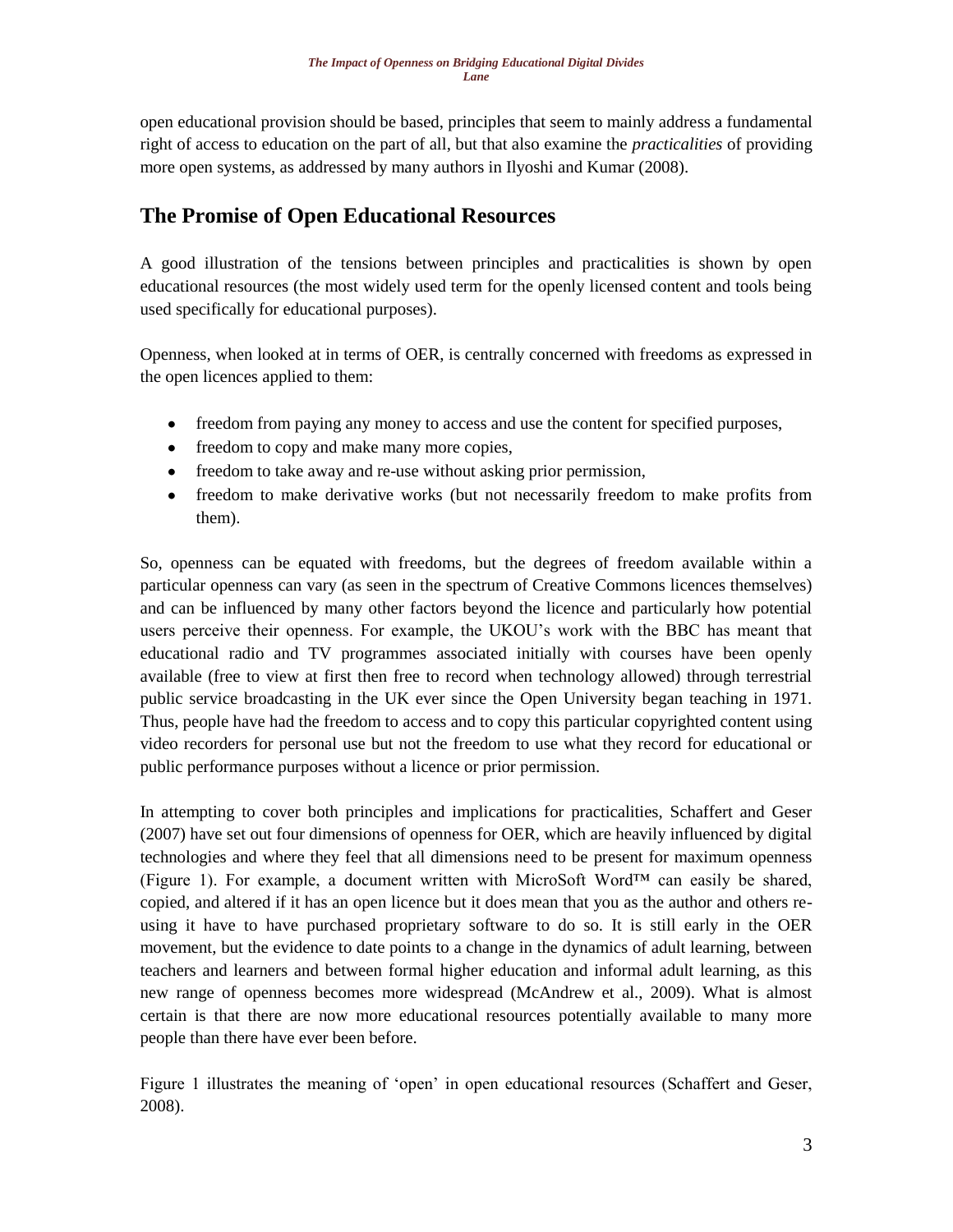

*Figure 1*. The meaning of *open* in open educational resources.

# **The Impact of Digital Technologies**

This brief review of openness suggests that digital technologies, in the form of open content, open licences, open formats, and open software, are expanding the potential for addressing some of the barriers to education. And yet there is still considerable concern over a growing digital divide in terms of the availability and accessibility of the digital devices for using these developments for educational purposes.

The advent of digital technologies and their use within e-learning schemes has also opened up further possibilities for open learning by increasing the scope for much more non face-to-face, two-way interaction and collaboration between groups of learners and their teachers. At the same time the availability, affordability, accessibility, and acceptability of this mode of teaching and learning is extremely variable, with socially excluded groups or communities being those who do not have much access to such technologies, who may find few opportunities available to them in their circumstances, and who are worried that they cannot cope with these new technologies and ways of learning. In other words they do not feel included even when people are trying to reach out to them because they lack confidence in their competence to succeed – they feel disempowered.

Open educational resources on their own offer little respite to the barriers noted above. Yes, in principle, they are cost-free to the learner and do not require any prior qualifications. They may enable some to study materials on their own without any social or cultural pressures. But they often require computers and Internet access unless someone can produce low or no-cost hard copies instead, a problem that is often exacerbated in rural/remote locations.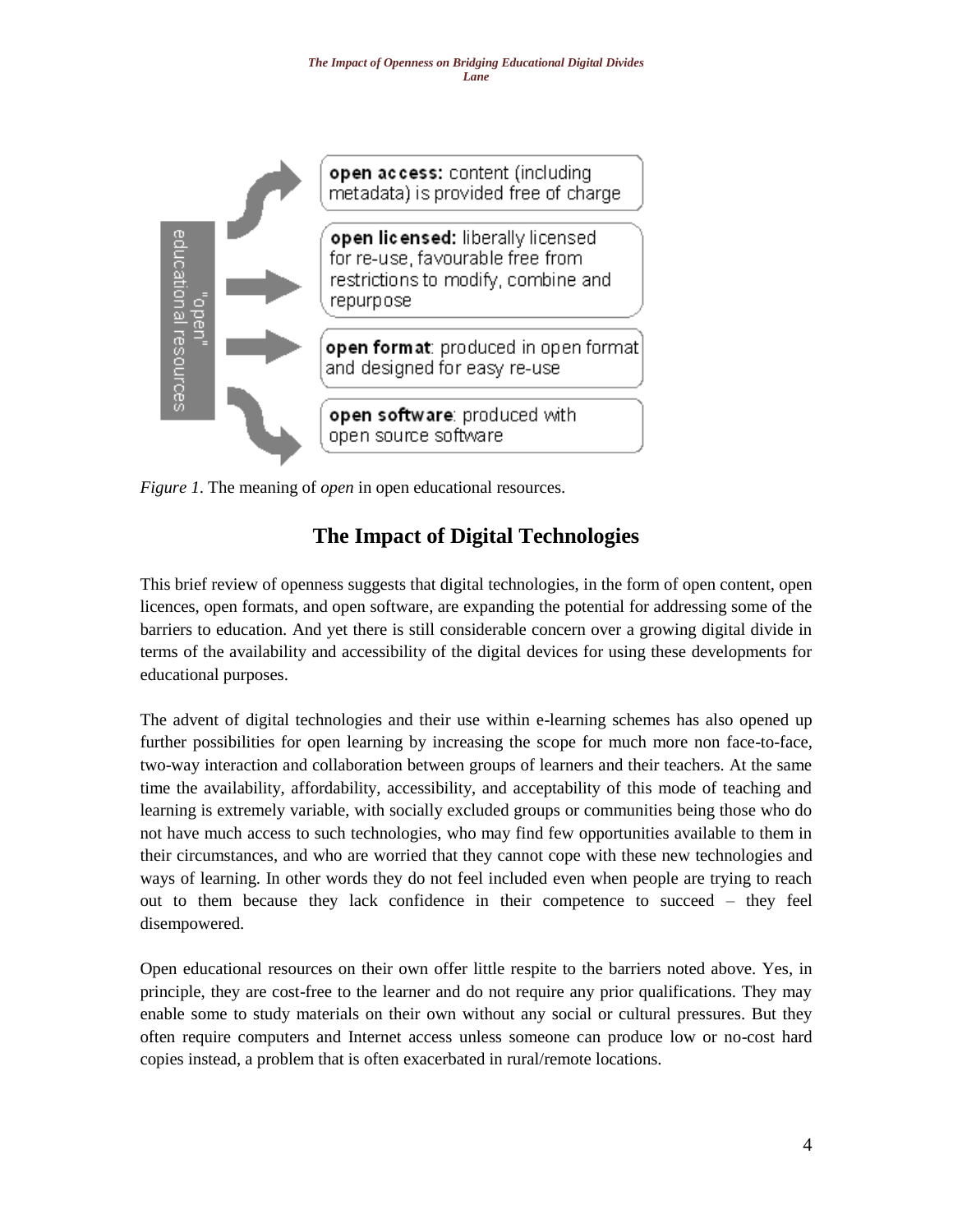# **Educational Divides and Excluded Communities**

Before talking further about the role of digital technologies and the educational digital divide it is important to acknowledge the significant educational divide that already exists, especially for higher education. Certain societal groups or communities may be excluded from current educational provision for a variety of reasons. Within higher education some or all of the following may be barriers to particular groups and communities engaging with available provision (Lane, 2008a):

- Geographical remoteness, even in rural areas of small countries;
- Cultural norms, with some ethnic cultures not supporting the education of women in particular circumstances, for instance (Khokhar, 2008);
- Social norms, whereby some family groups or communities do not value education as highly as others, so discouraging engagement;
- Prior achievements, such as prior qualifications being used as a filter related to accessing a scarce resource or to maintaining an individual institution"s social and cultural status;
- Individual or household income, where the relative cost of accessing higher education by certain groups is very high;
- Digital divide, in that although computers and the Web offer many freedoms, they still cost money to access, and people with less money may not easily afford such technology and may even find that the absolute cost to them is higher than to other groups because they are seen as a greater financial risk to a technology provider;
- Physical circumstances, whereby there may not be any easy places to undertake the learning due to lack of a home, space in a home, or having a particular type of home, such as a prison, and similarly, people with certain disabilities may need specialist equipment or support (Cooper, Lowe, & Taylor, 2008);
- Individual norms, where a person is constrained by social and cultural norms attitudes and beliefs – that they are not capable or not good enough to study at this level, as may be the case with older people (Martin, 2009).

This is a formidable set of barriers, with possibly the last one being crucial as without the intent to learn at this level, the other barriers may be perceived rather than real. Indeed, Norris (2001) argued that the use of new technology can be understood as the product of resources (time and money), motivation (interest and confidence) and the structure of opportunities (such as social, cultural, and political networks). Many studies have investigated the complexity of how different groups in particular societies may use digital technologies (e.g., Van Dijk & Hacker, 2003), and it does not take much to imagine the plight of migrant or displaced people who may have to cope with different systems of provision, different expectations, and a different language to that of their home country.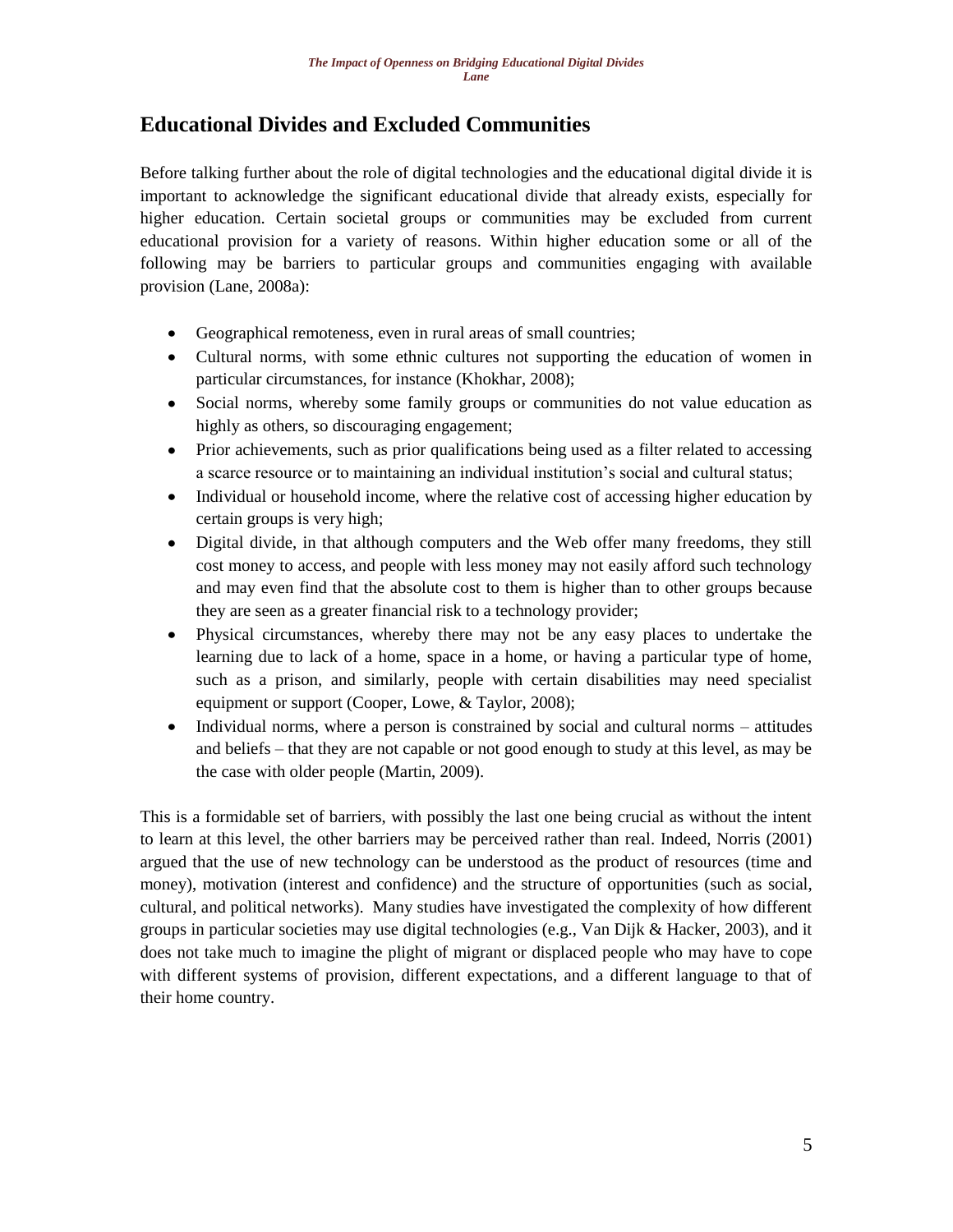# **Digital Skills, Digital Contexts, and the Digital Divide**

Much of the digital divide debate concerns the fact that some groups or people in societies have differing access to new digital technologies, which is in effect an economic divide created by relative purchasing power. However, many have raised the issues of usability of the digital technologies and empowerment being other socially dividing factors (Norris, 2001; Van Dijk & Hacker, 2003; Nielsen, 2006), and others have looked at this specifically for education (Enoch  $\&$ Soker, 2006).

The economic divide has mainly focused on access to personal computers, whether desktop or laptop machines. But with greater types of digital devices (particularly mobile devices) becoming available, with more computing power and accessibility to communication networks, and with the ever declining cost of computing and communication services, this is probably not the most pressing long-term issue for the educational divide. The growing availability, affordability, and accessibility of digital devices that can be used for educational purposes means that teachers can plan more confidently knowing that their students will not be so greatly disadvantaged and in some cases certain groups, such as the visually impaired, may be better served than with nondigital technologies (Cooper, Lowe, & Taylor, 2008).

The usability divide or usage gap refers to the technology being too complicated to use or requiring sophisticated skills and competencies to use for particular purposes. In other words, how adept are people at using the technology and conversely how simple has the technology been made to use by those creating it? This issue is often discussed through the topic of digital literacy (or fluency). The most quoted definition of digital literacy is that of Gilster (1997): "... the ability to understand and use information in multiple formats from a wide range of sources when it is presented via computers."

But as noted in Newrly and Veugelers (2009), Stayaert has expanded this to encompass instrumental skills (simple actions to control features and programmes on the digital device), structural skills (dealing with information being managed using the features and programmes), and strategic skills (applying the instrumental and structural skills in creative and reflective ways). A similar focus on skills within digital literacy is seen in this definition from Martin (2006):

> Digital literacy is the awareness, attitude and ability of individuals to appropriately use digital tools and facilities to identify, access, manage, integrate, evaluate, analyse and synthesise digital resources, construct new knowledge, create media expressions, and communicate with others in the context of specific life situations, in order to enable constructive social action, and to reflect upon this process.

Much of this discussion about digital literacy revolves mainly around a modern day skill set that relies on digital technologies or tools, but does not specify the full nature of these skills nor their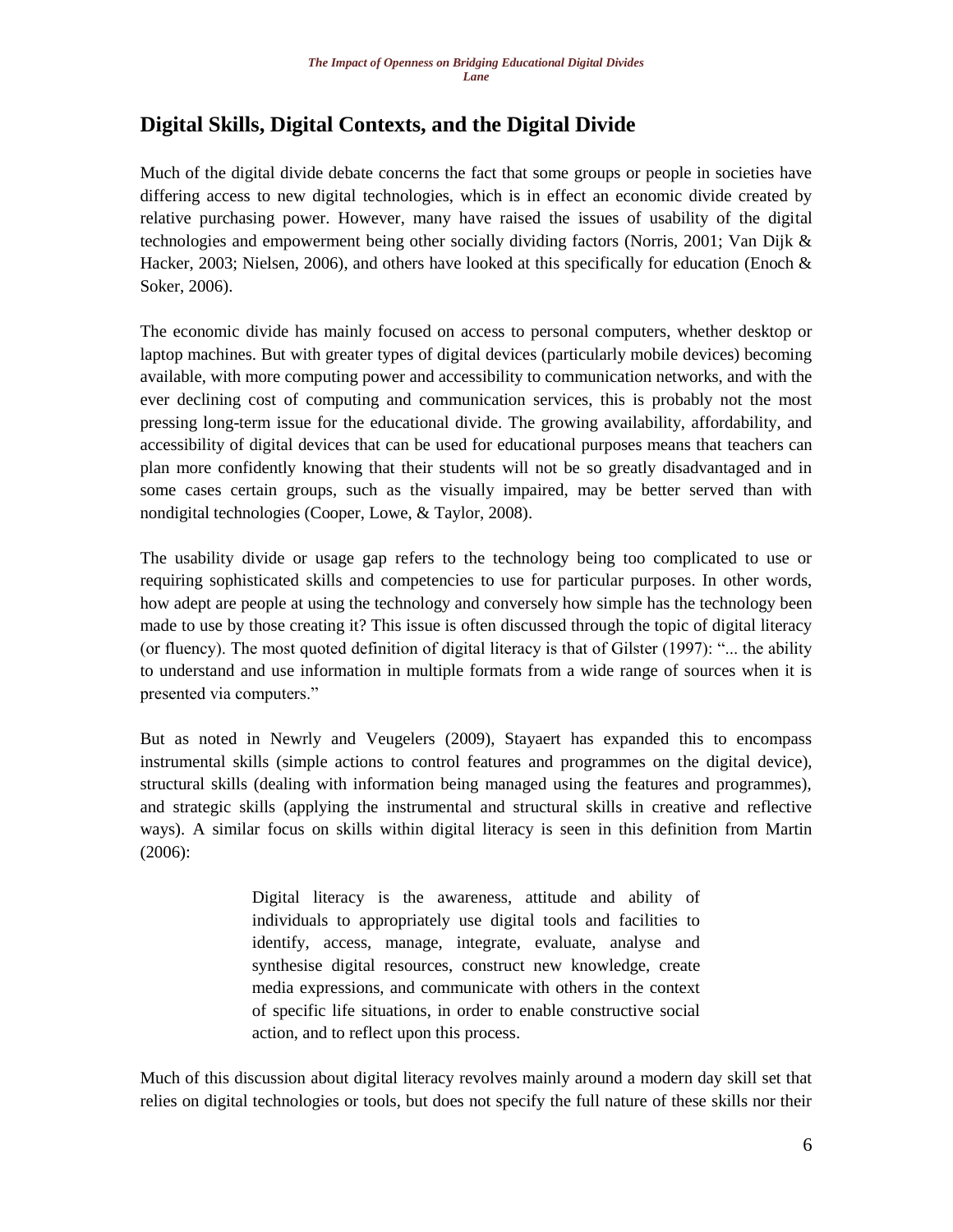#### *The Impact of Openness on Bridging Educational Digital Divides Lane*

role in relation to educational literacy or learning how to learn (Selwyn & Facer, 2007). To simplify, both self-communication (learning) and person(s) to person(s) communication involves the manipulation of words, numbers, sounds, "symbols and pictures" mediated by the technologies being used (or not) as aids to the process. Words can be as speech or written text, and the skill of understanding (aka listening/reading) or manipulating them (speaking/writing) are known as articulacy and literacy. Similarly, symbols and pictures, static or dynamic, involve a skill set known as graphicacy.

Putting aside this terminology for a moment, the general issues around these skills are with being able to be a participant in society. It is being able to participate in everyday life and work either because you can understand/interpret/enjoy the communicative outputs of others and/or because you can make your own outputs that others can understand/interpret/enjoy. The most interesting developments for education are how technology defines and/or shapes which mode of \*\*\*acy is used and who is able to use it (effectively). Digital technologies are changing the ability to produce and share graphical representations such that they are becoming a serious area of research and activity (despite the practice being hampered by no agreed grammar for such outputs). Similarly, video use has been even more influenced by digital technology so that the skills of producing and interpreting such outputs are more widespread and more familiar than ever. The argument being made is that digital technologies are not only changing the medium and practice of communication but also the predominant form of expression within that medium. If so, how competent do we all need to be in these different \*\*\*acies and in the technologies that enable us to participate (if we want to) in that particular form of communication and collaboration? Such questions apply as much to teachers as to learners since both need to be equally comfortable with the technology and the practices it supports.

As noted previously, the advent of digital technologies and their use within e-learning or blended learning schemes has opened up further possibilities for open learning by increasing the scope for more non face-to-face, two-way interaction and for forms of collaboration between groups of learners and their teachers. At the same time the *availability* (physical access), *accessibility*  (usability), and *acceptability* (social empowerment) of this mode of teaching and learning is extremely variable. Socially excluded groups or communities, who do not have much access to such technologies, may find few opportunities available to them in their circumstances and may worry that they cannot cope with these new technologies and ways of learning (Kirkwood, 2006a; 2006b). To reiterate, they do not feel included even when people are trying to reach out to them because they lack confidence in their competence to succeed.

This disempowerment can be viewed as excluded communities having few, if any, degrees of freedom to engage with open learning. The contrast here is between the discourse and practice of making educational materials, activities, and opportunities as open as possible by certain groups in societies and with the freedoms that are embodied within the different types of openness. One example is the practice of open access to undergraduate courses where no prior qualifications are needed to register – that is students have freedom from discrimination on the basis of prior achievement. However open access does not mean that the course is free of cost or that there are no constraints to the freedom of when the course can be studied and assignments submitted.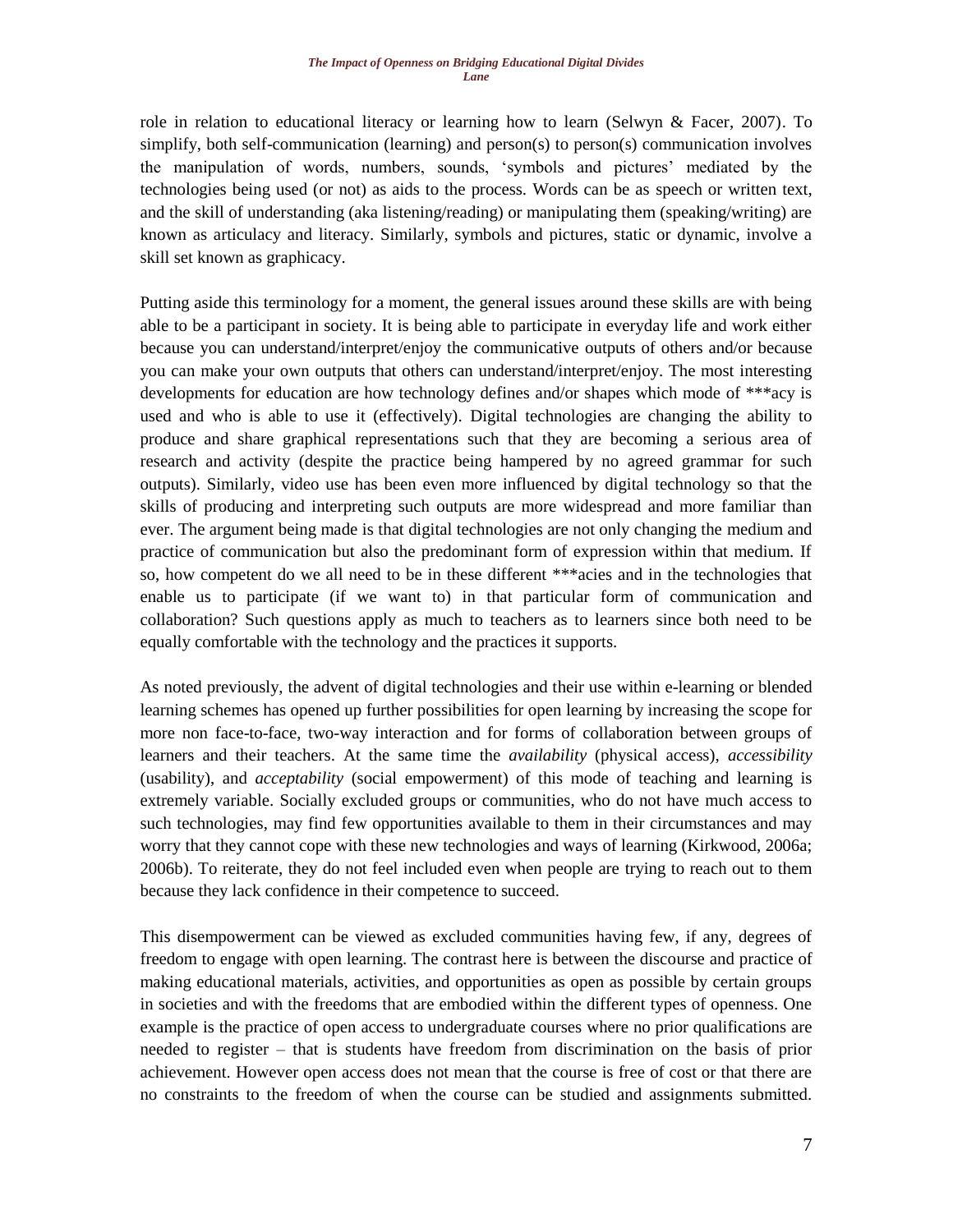#### *The Impact of Openness on Bridging Educational Digital Divides Lane*

Another example is open educational resources where there is much greater freedom around cost (they are free to access although there may be costs to being online) and time of study (they can be studied at any time as long as they are available and accessible by the user, i.e., they can get online). These freedoms are made more possible with digital resources as they can be accessed simultaneously by many people and infinitely replicated. As noted earlier, both the relative abundance of and non-destructive through consumption attributes of a digital resource means that issues of physical scarcity no longer apply.

#### **The Inter-Mediation of Teaching and Learning**

Formal education is a structured set of activities where a key element is the interactions between teachers and learners and between fellow learners, interactions that are supported by educational content (e.g. textbooks, course notes, assignments) and learning resources (e.g. whiteboards, laboratory equipment, virtual learning environments). In this triangular relationship between teachers, learners, and resources, it is mainly teachers that select and/or develop the set of resources and activities that learners are expected to engage with. As argued by Lane (2008b), teachers attempt to mediate the interactions between the students and the resources (or intermediate), acting as an expert and/or a guide to the learning process. Of course this simple model ignores the wider and variable social and cultural settings for these activities, e.g., the other people who can be a part of the educational relationship, such as librarians, mentors in workbased settings, and technical support staff. Nevertheless, such inter-mediation in structured settings is dominated by a largely closed, face-to-face presence model rather than an open and distance mode, but it is still a feature of ODL systems. Openness rarely extends to offering completely unfettered choices to the learners on what to study, when, how, and where; although, there are some emerging community-based operations on the Web, such as Wikiversity and the Peer-to-Peer University (Thierstein, Schmidt, & Håklev, 2009).

Under this view of education, if learners are to effectively engage with formal educational opportunities then that process is normally mediated by the structuring of the educational resource by teachers, the learners" own capabilities, the inputs of fellow learners, and the interventions of professional teachers/support workers (Lane, McAndrew, & Santos, 2009; McAndrew et al., 2009). Openness, in the form of OER, may impact on not only this formal education but also much informal education. Firstly, digital resources and digital environments can substitute for physical resources and physical environments, but inevitably they are different and the need to learn and understand how to create, navigate, and use such resources must not be underestimated. The digital educational divide can mean that some learners are much more sophisticated users of digital technology for learning than their (subject-focussed) teachers, while such fluency (or not) with the technology can exacerbate the educational divide as modes of communication, collaboration, and computation multiply or become more sophisticated. Secondly, the very openness of an OER means that learners have much more access to structured content without the other structuring provided by intermediaries such as teachers. While such wide and free access may be good in principle, in practice it may be difficult for less sophisticated learners to make good use of them without direct support from intermediaries.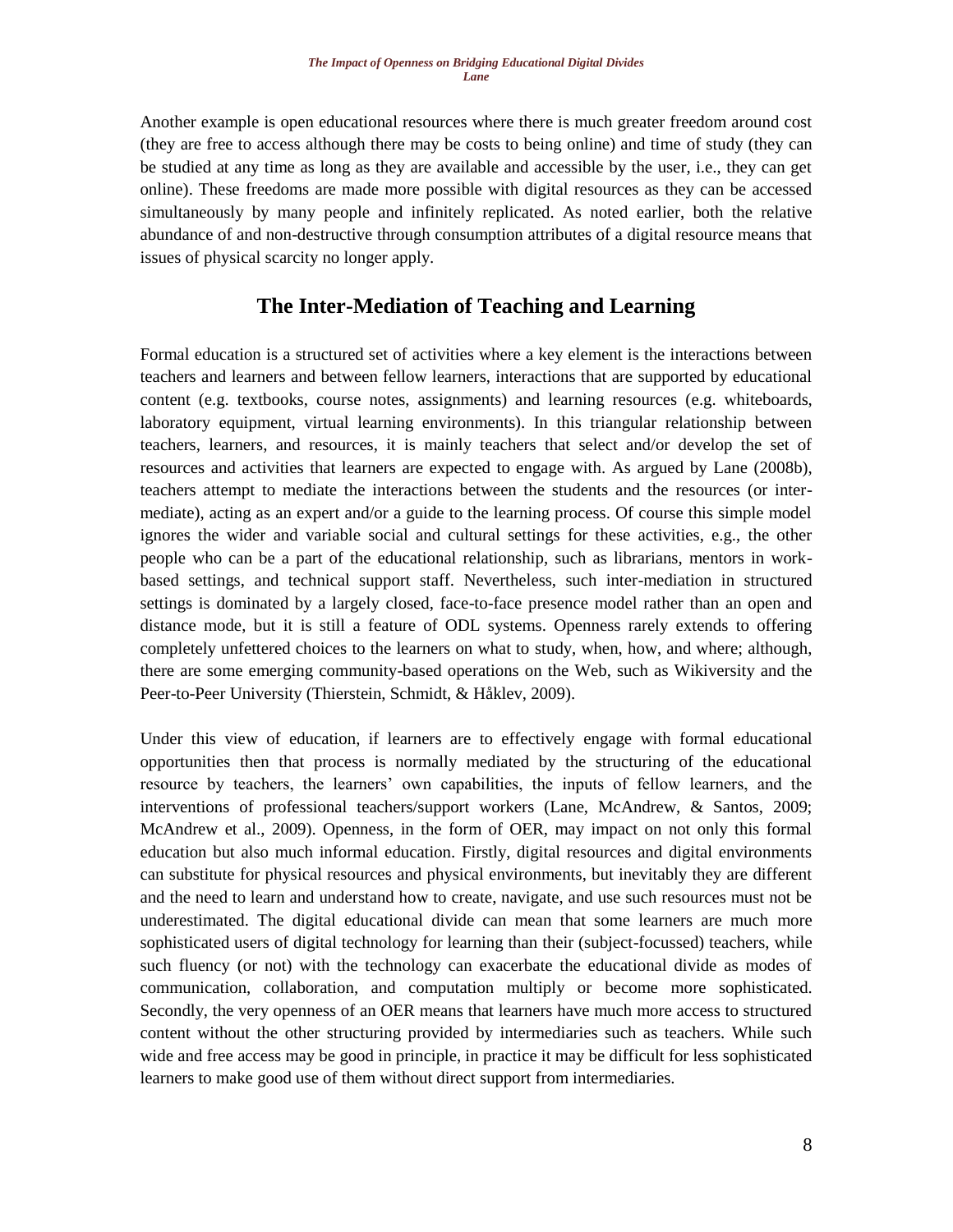So, while openness within education and the use of open educational resources have the potential to reduce inequalities in the educational divide, the already existing digital divide may be exacerbated. In particular, the availability, accessibility, and acceptability of this mode of teaching and learning is extremely variable, with socially excluded groups or communities being those who do not have much access to such technologies, who may find few opportunities available to them in their circumstances, and who are worried that they cannot cope with these new technologies and ways of learning. In other words, it is the social and cultural factors that may be more important than the economic ones. In such cases of disempowerment, there must be appropriate social and cultural support for the prospective learner to help reduce or remove these disempowering conditions. As Wilson (2008), Selwyn, and Facer (2007) and McAndrew et al. (2009) argue, interventions need to recognise and draw upon existing networks within communities, using local champions to develop skills and confidence, and allow people to make an informed choice about their learning and their use of digital technologies for that learning.

#### **Conclusions**

Divisions between people arise through a combination of many factors – social, cultural, geographical, attitudinal, political, and economic. Digital divides and educational divides are no different. In terms of the educational digital divide, this article has argued that it is the teachers' and the learners" contexts, their motivations and fluency in digital and educational skills, and the support provided by intermediaries that matter most in bridging the gaps. Openness as a philosophy is also important but something being freely available (e.g., open access, open educational resources, etc.) is insufficient to enable many people to successfully engage with a more open educational provision. This article has also argued that it is how that openness is instantiated or structured to meet the particular needs of excluded groups that makes the difference, with mediation between the various actors in the teachers' and learners' contexts (that is third parties who support either or both) being a necessary element.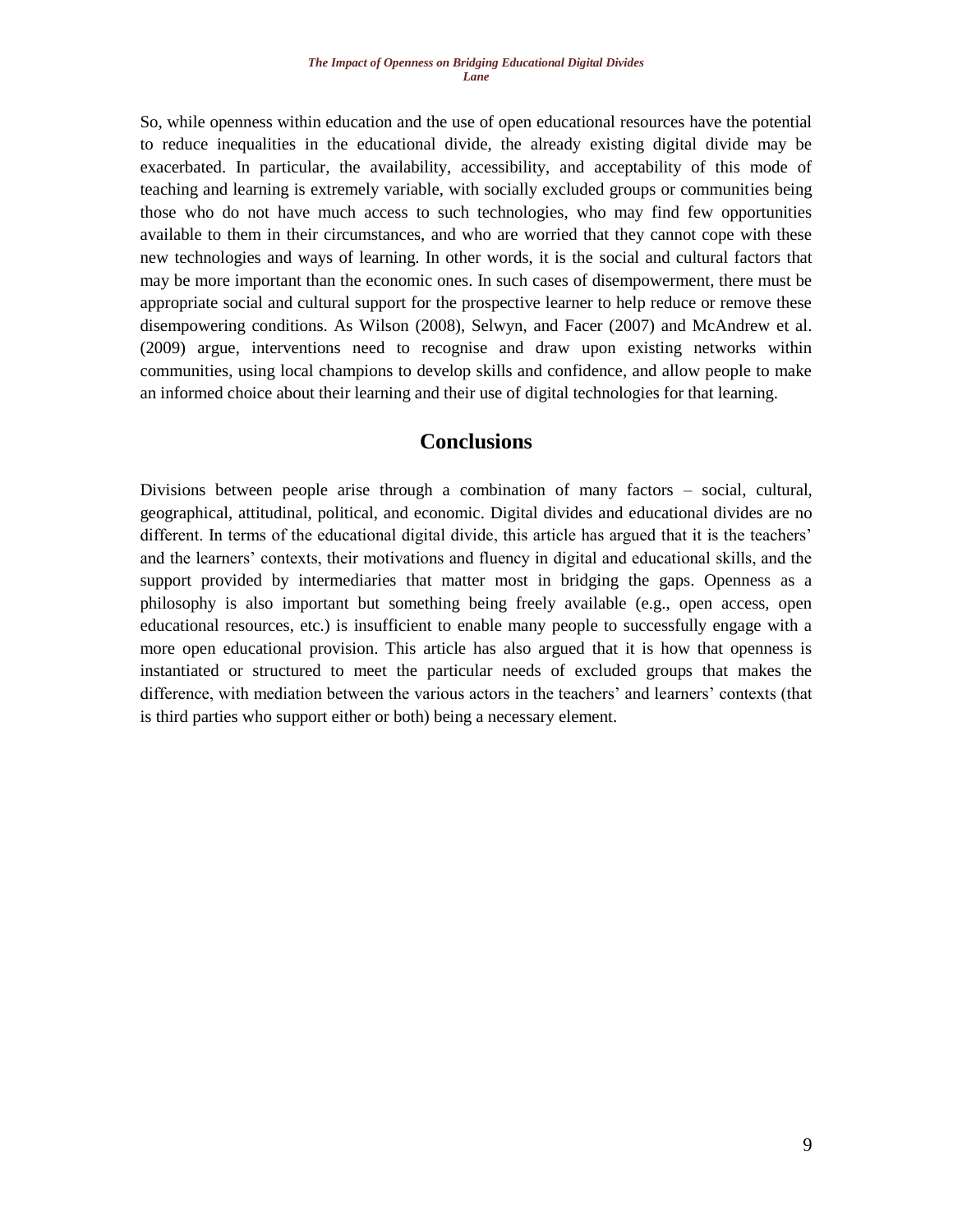#### **References**

- Anderson, T. (2009, January 15). On open, distance, e-learning and other name confusion [Web log post]. Retrieved from [http://terrya.edublogs.org/2009/01/15/on-open-distance-e](http://terrya.edublogs.org/2009/01/15/on-open-distance-e-learning-and-other-name-confusion/)[learning-and-other-name-confusion/.](http://terrya.edublogs.org/2009/01/15/on-open-distance-e-learning-and-other-name-confusion/)
- Bissell, A. N. (2009). Permission granted: Open licensing for educational resources. *Open Learning: The Journal of Open and Distance Learning, 24*(1), 97-106.
- Carson, S. (2009). The unwalled garden: Growth of the OpenCourseWare Consortium, 2001- 2009. *Open Learning: The Journal of Open and Distance Learning, 24*(1), 23-29.
- Casserly, C., & Smith, M. (2008). Revolutionising education through innovation: Can openness transform teaching and Learning? In T. Ilyoshi & M.S. Vijay Kumar (Eds.), *Opening up education: The collective advancement of education through open technology, open content, and open knowledge* (pp. 261-276). Cambridge, MA: MIT Press.
- Caswell, T., Henson, S., Jensen, M., & Wiley, D. (2008). Open educational resources: Enabling universal education. *The International Review of Research in Open and Distance Learning, 9*(1). Retrieved from [http://www.irrodl.org/index.php/irrodl.](http://www.irrodl.org/index.php/irrodl)
- Cooper, M., Lowe, T., & Taylor, M. (2008). Access to mathematics in web resources for people with a visual impairment: Considerations and developments in an open and distance learning context. In K. Miesenbergeret et al. (Eds.), *ICCHP 2008, LNCS 5105* (pp. 926- 933). Berlin: Germany: Springer-Verlag.
- Enoch, Y., & Soker, Z. (2008). Age, gender, ethnicity and the digital divide: University students' use of web-based instruction. *Open Learning: The Journal of Open and Distance Learning, 21*(2), 99-110.
- Gilster, P. (1997). *Digital literacy*. New York: John Wiley.
- Gourley, B., & Lane, A. (2009). Re-invigorating openness at The Open University: The role of open educational resources. *Open Learning: The Journal of Open and Distance Learning, 24*(1), 57-65
- Huijser, H., Bedford, T., & Bull, D (2008). OpenCourseWare, global access and the right to education: Real access or marketing ploy*. The International Review of Research in Open and Distance Learning, 9*(1). Retrieved from [http://www.irrodl.org/index.php/irrodl.](http://www.irrodl.org/index.php/irrodl)
- Ilyoshi, T., & Vijay Kumar, M.S. (2008). *Opening up education: The collective advancement of education through open technology, open content, and open knowledge*. Cambridge, MA: MIT Press.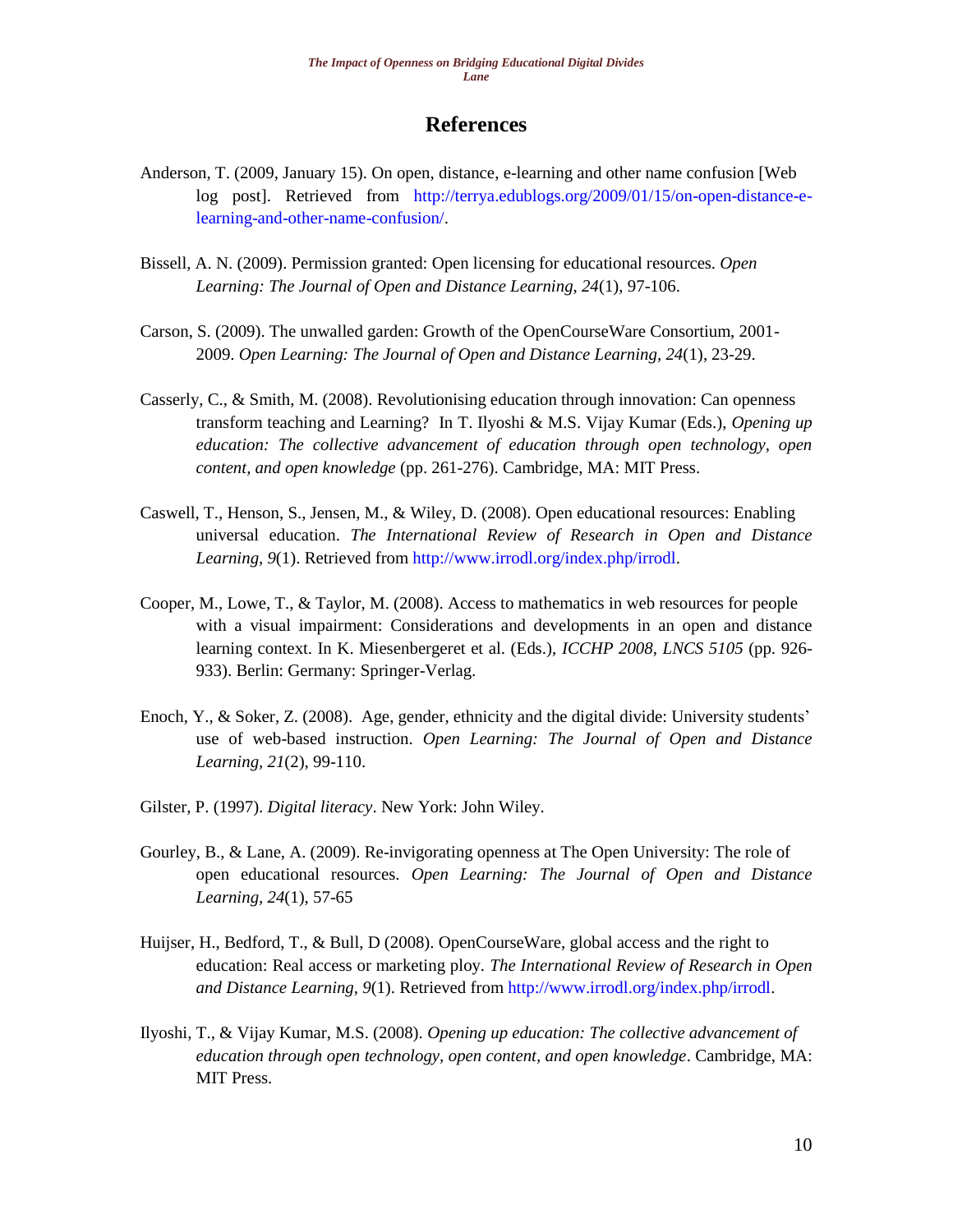- Khokhar, B. (2007, September). *Widening Participation: How can new technologies best be used to enhance learning and teaching and ensure educational inclusion and engagement for excluded groups?* Paper presented at the  $12<sup>th</sup>$  Cambridge International Conference on Open and Distance Learning, Cambridge, UK. Retrieved from [http://www2.open.ac.uk/r06/conference/.](http://www2.open.ac.uk/r06/conference/)
- Kirkwood, A. (2006a). Getting networked learning in context: are on-line students" technical and information literacy skills adequate and appropriate? *Learning, Media and Technology*, *31*(2), 117-131.
- Kirkwood, A. (2006b). Going outside the box: Skills development, cultural change and the use of on-line resources. *Computers & Education, 47*, 316-331.
- Kumar, M.S. V. (2009). Open educational resources in India"s national development. *Open Learning: The Journal of Open and Distance Learning, 24*(1), 77-84.
- Lane, A.B. (2008a). Am I good enough? The mediated use of open educational resources to empower learners in excluded communities. *Proceedings of 5th Pan Commonwealth Forum on Open and Distance Learning*. Retrieved from http://www.wikieducator.org/PCF5/Governance and social justice.
- Lane, A.B. (2008b). Who puts the education into open educational content? In R. N. Katz, (Ed.), *The tower and the cloud: Higher education and information technology revisited* (pp. 158-168). Boulder, Colorado: Educause.
- Lane A.B., McAndrew, P., & Santos, A. (2009). The networking effects of OER. *Proceedings of ICDE 2009 Conference*. Retrieved from [http://www.ou.nl/Docs/Campagnes/ICDE2009/Papers/Final\\_Paper\\_279Lane.pdf.](http://www.ou.nl/Docs/Campagnes/ICDE2009/Papers/Final_Paper_279Lane.pdf)
- Martin, A. (2009). Digital literacy for the third age: Sustaining identity in an uncertain world. *eLearning Papers,* 12. Retrieved from [http://www.elearningpapers.eu/index.php?page=doc&doc\\_id=13518&doclng=6&vol=12.](http://www.elearningpapers.eu/index.php?page=doc&doc_id=13518&doclng=6&vol=12)
- McAndrew, P., Santos, A., Lane, A., Godwin. P., Okada, A., Wilson, T., Connolly, T., Ferreira, G., Buckingham-Shum, S., Bretts, J., & Webb, R. (2009). *OpenLearn research report (2006-2008)*. Retrieved from The Open University website: [http://oro.open.ac.uk/17513/.](http://oro.open.ac.uk/17513/)
- Nielsen, J. (2006). *Digital divide: The three stages*. Retrieved from [http://www.useit.com/alertbox/digital-divide.html.](http://www.useit.com/alertbox/digital-divide.html)
- Norris, P. (2001) *Digital divide: Civic engagement, information poverty and the internet worldwide*. Cambridge, UK : Cambridge University Press.

Schaffert, S., & Geser, G. (2008). Open educational resources and practices. *eLearning Papers,*